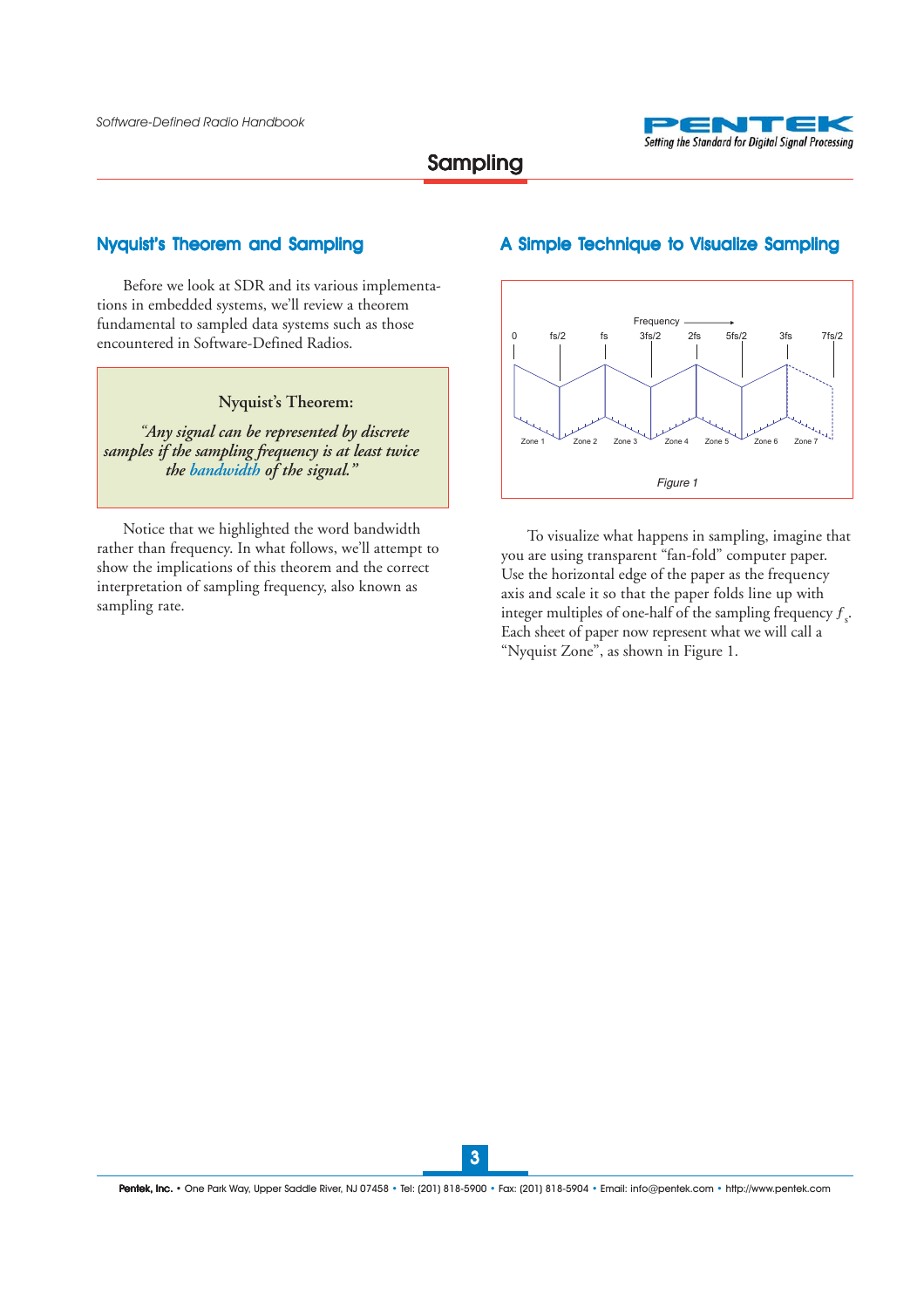

# Sampling

#### Sampling Basics



Use the vertical axis of the fan-fold paper for signal energy and plot the frequency spectrum of the signal to be sampled, as shown in Figure 2. To see the effects of sampling, collapse the transparent fan-fold paper into a stack.



The resulting spectrum can be seen by holding the transparent stack up to a light and looking through it. You can see that signals on all of the sheets or zones are "folded" or "aliased" on top of each other — and they can no longer be separated.

Once this folding or aliasing occurs during sampling, the resulting sampled data is corrupted and can never be recovered. The term "aliasing" is appropriate because after sampling, a signal from one of the higher zones now appears to be at a different frequency.

#### Baseband Sampling



A baseband signal has frequency components that start at  $f = 0$  and extend up to some maximum frequency.

To prevent data destruction when sampling a baseband signal, make sure that all the signal energy falls ONLY in the 1st Nyquist band, as shown in Figure 4.

There are two ways to do this:

- 1. Insert a lowpass filter to eliminate all signals above  $f_s/2$ , or
- 2. Increase the sampling frequency so all signals present fall below  $f_s/2$ .

Note that  $f_s/2$  is also known as the "folding frequency".

### Sampling Bandpass Signals

Let's consider bandpass signals like the IF frequency of a communications receiver that might have a 70 MHz center frequency and 10 MHz bandwidth. In this case, the IF signal contains signal energery from 65 to 75 MHz.

If we follow the baseband sampling rules above, we must sample this signal at twice the highest signal frequency, meaning a sample rate of at least 150 MHz.

However, by taking advantage of a technique called "undersampling", we can use a much lower sampling rate.

4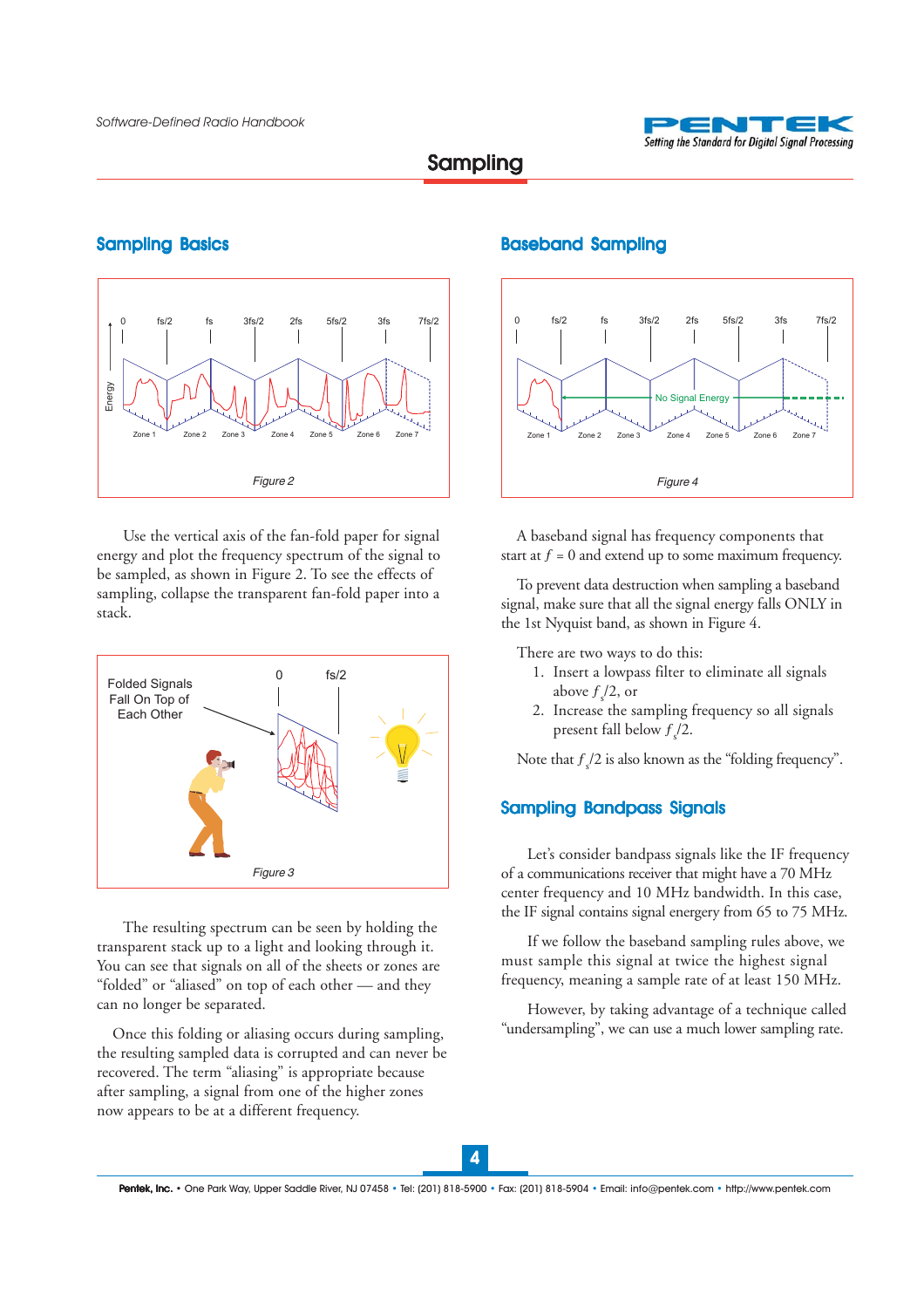

Sampling

### Undersampling



Undersampling allows us to use aliasing to our advantage, providing we follow the strict rules of the Nyquist Theorem.

In our previous IF signal example, suppose we try a sampling rate of 40 MHz.

Figure 5 shows a fan-fold paper plot with Fs = 40 MHz. You can see that zone 4 extends from 60 MHz to 80 MHz, nicely containing the entire IF signal band of 65 to 75 MHz.

Now when you collapse the fan fold sheets as shown in Figure 6, you can see that the IF signal is preserved after sampling because we have no signal energy in any other zone.

Also note that the odd zones fold with the lower frequency at the left (normal spectrum) and the even zones fold with the lower frequency at the right (reversed spectrum).

In this case, the signals from zone 4 are frequencyreversed. This is usually very easy to accommodate in the following stages of SDR systems.



The major rule to follow for successful undersampling is to make sure all of the energy falls entirely in one Nyquist zone.

There two ways to do this:

- 1. Insert a bandpass filter to eliminate all signals outside the one Nyquist zone.
- 2. Increase the sampling frequency so all signals fall entirely within one Nyquist zone.

### **Summary**

Baseband sampling requires the sample frequency to be at least twice the signal bandwidth. This is the same as saying that all of the signals fall within the first Nyquist zone.

In real life, a good rule of thumb is to use the 80% relationship:

Bandwidth = 
$$
0.8 * f_s / 2 = 0.4 * f_s
$$

Undersampling allows a lower sample rate even though signal frequencies are high, PROVIDED all of the signal energy falls within one Nyquist zone.

To repeat the Nyquist theorem: The sampling frequency must be at least twice the signal bandwidth — not the signal frequency.

5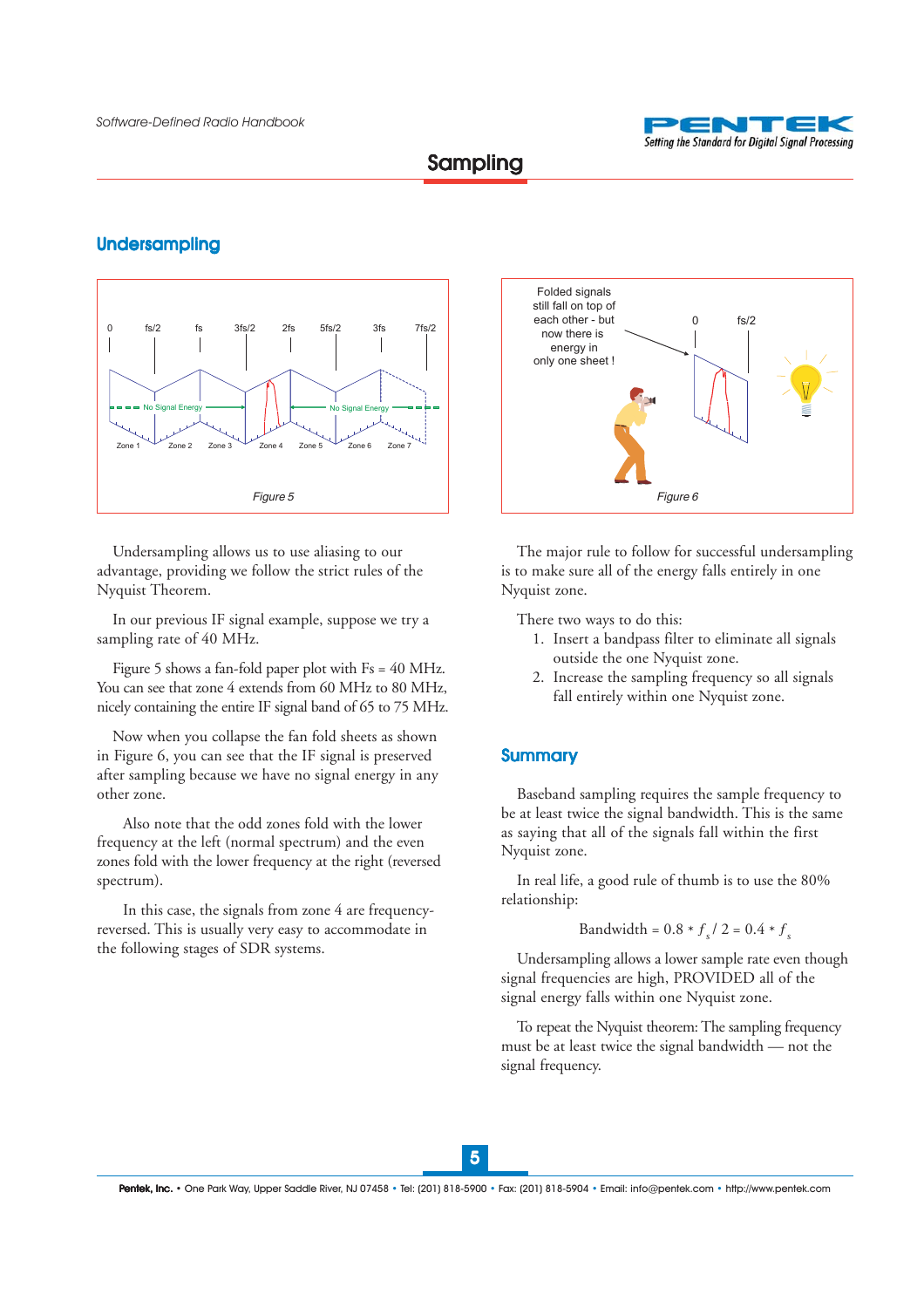

RF INPUT SIGNAL

## Principles of SDR



#### Analog Radio Receiver Block Diagram **Analog Radio Receiver Mixer**



The mixer performs an analog multiplication of the two inputs and generates a difference frequency signal.

The frequency of the local oscillator is set so that the difference between the local oscillator frequency and the desired input signal (the radio station you want to receive) equals the IF.

For example, if you wanted to receive an FM station at 100.7 MHz and the IF is 10.7 MHz, you would tune the local oscillator to:

#### $100.7 - 10.7 = 90$  MHz

This is called "downconversion" or "translation" because a signal at a high frequency is shifted down to a lower frequency by the mixer.

The IF stage acts as a narrowband filter which only passes a "slice" of the translated RF input. The bandwidth of the IF stage is equal to the bandwidth of the signal (or the "radio station") that you are trying to receive.

 For commercial FM, the bandwidth is about 100 kHz and for AM it is about 5 kHz. This is consistent with channel spacings of 200 kHz and 10 kHz, respectively.

The conventional heterodyne radio receiver shown in Figure 7, has been in use for nearly a century. Let's review the structure of the analog receiver so comparison to a digital receiver becomes apparent.

First the RF signal from the antenna is amplified, typically with a tuned RF stage that amplifies a region of the frequency band of interest.

 This amplified RF signal is then fed into a mixer stage. The other input to the mixer comes from the local oscillator whose frequency is determined by the tuning control of the radio.

The mixer translates the desired input signal to the IF (Intermediate Frequency) as shown in Figure 8.

The IF stage is a bandpass amplifier that only lets one signal or radio station through. Common center frequencies for IF stages are 455 kHz and 10.7 MHz for commercial AM and FM broadcasts.

The demodulator recovers the original modulating signal from the IF output using one of several different schemes.

For example, AM uses an envelope detector and FM uses a frequency discriminator. In a typical home radio, the demodulated output is fed to an audio power amplifier which drives a speaker.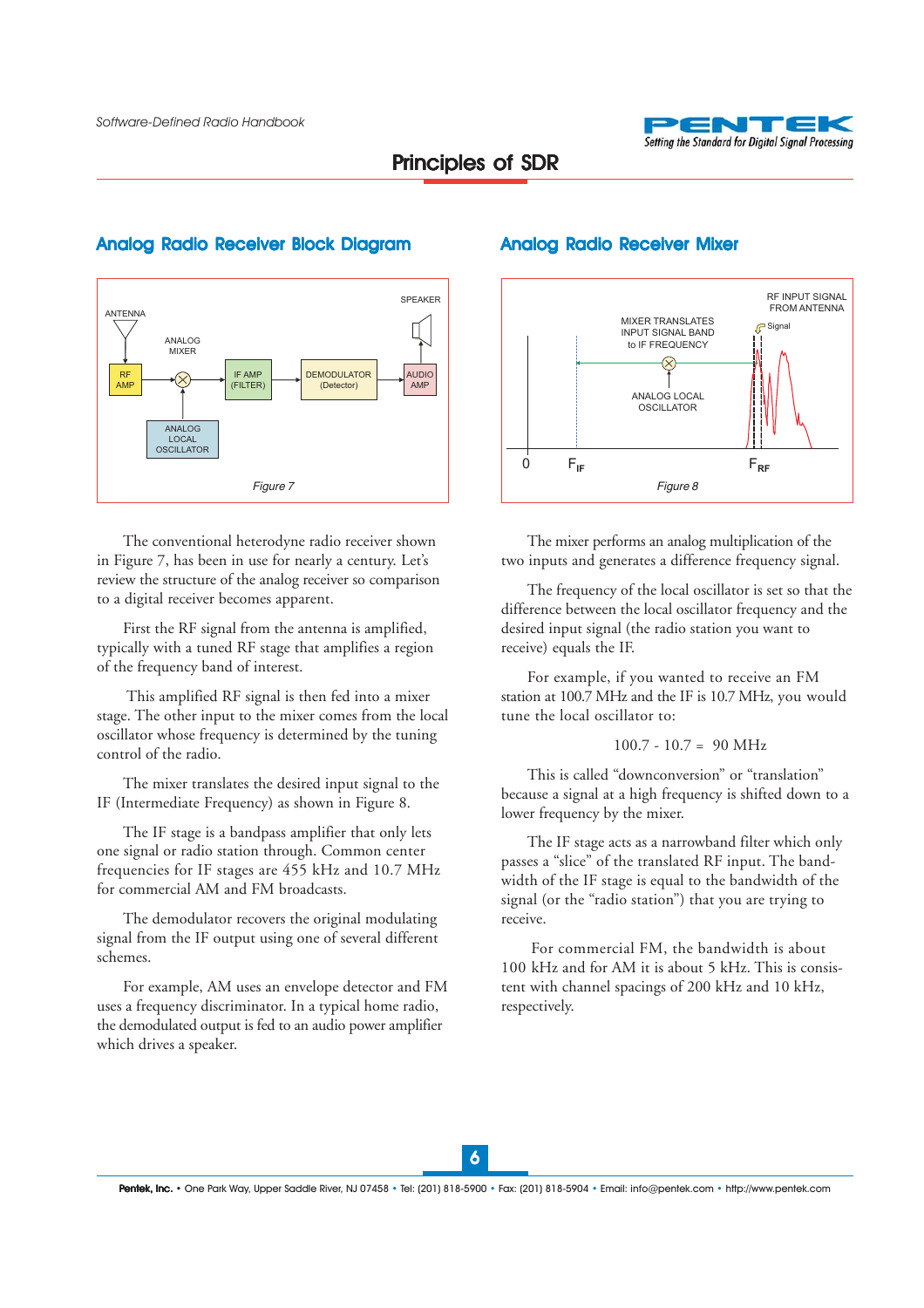

#### SDR Receiver Block Diagram



Figure 9 shows a block diagram of a software **SDR Receiver Mixer** defined radio receiver. The RF tuner converts analog RF signals to analog IF frequencies, the same as the first three stages of the analog receiver.

The A/D converter that follows digitizes the IF signal thereby converting it into digital samples. These samples are fed to the next stage which is the digital downconverter (DDC) shown within the dotted lines.

The digital downconverter is typically a single monolithic chip or FPGA IP, and it is a key part of the SDR system.

A conventional DDC has three major sections:

- **• A digital mixer**
- **• A digital local oscillator**
- **• An FIR lowpass filter**

The digital mixer and local oscillator translate the digital IF samples down to baseband. The FIR lowpass filter limits the signal bandwidth and acts as a decimating lowpass filter. The digital downconverter includes a lot of hardware multipliers, adders and shift register memories to get the job done.

The digital baseband samples are then fed to a block labeled DSP which performs tasks such as demodulation, decoding and other processing tasks.

Traditionally, these needs have been handled with dedicated application-specific ICs (ASICs), and programmable DSPs.



At the output of the mixer, the high frequency wideband signals from the A/D input (shown in Figure 10 above) have been translated down to DC as complex I and Q components with a frequency shift equal to the local oscillator frequency.

This is similar to the analog receiver mixer except *there*, the mixing was done down to an IF frequency. *Here*, the complex representation of the signal allows us to go right down to DC.

By tuning the local oscillator over its range, any portion of the RF input signal can be mixed down to DC.

In effect, the wideband RF signal spectrum can be "slid" around 0 Hz, left and right, simply by tuning the local oscillator. Note that upper and lower sidebands are preserved.

Pentek, Inc. • One Park Way, Upper Saddle River, NJ 07458 • Tel: (201) 818-5900 • Fax: (201) 818-5904 • Email: info@pentek.com • http://www.pentek.com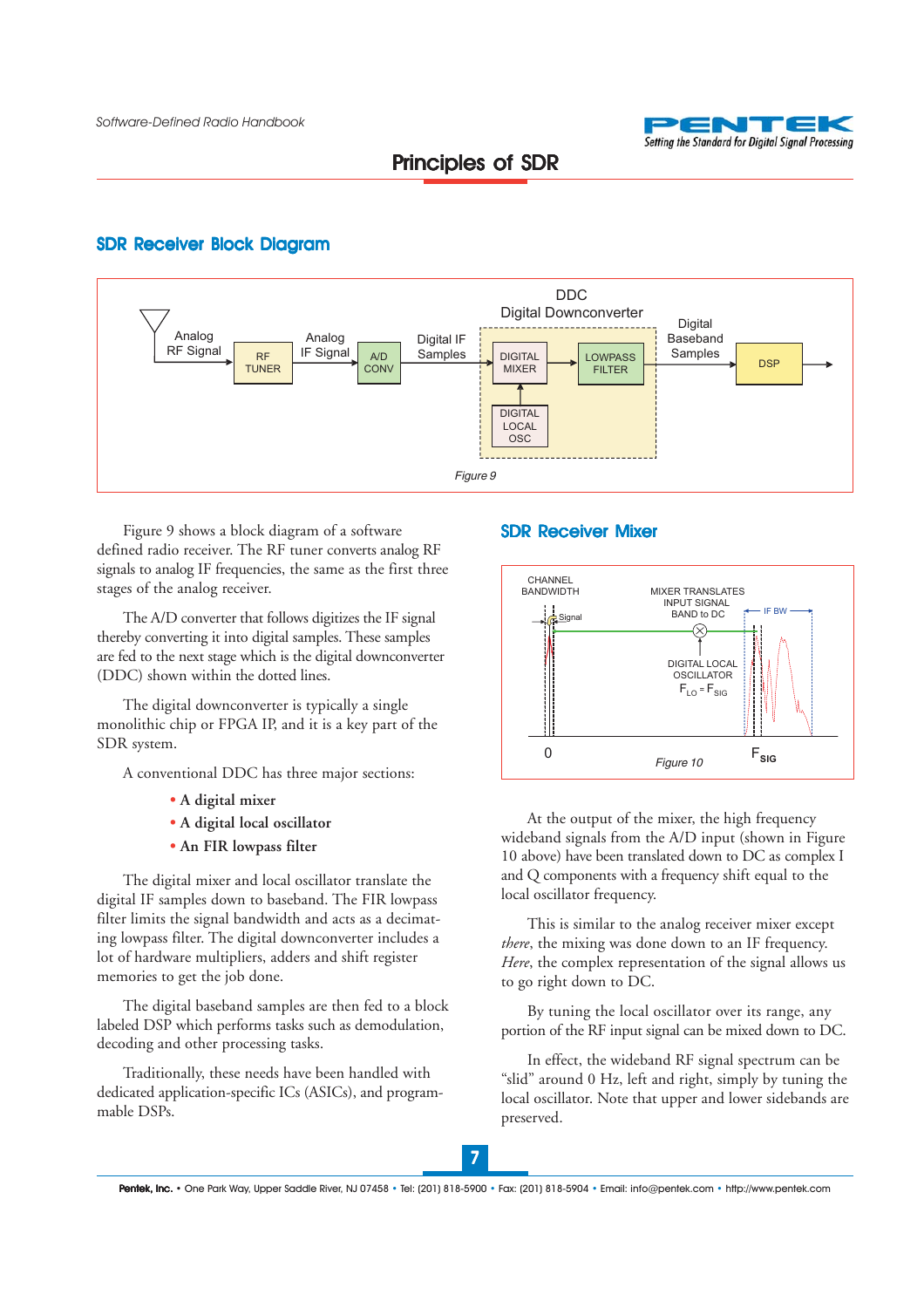



#### DDC Local Oscillator and Decimation



DDC Signal Processing

This process is called *decimation* and it means keeping one out of every N signal samples. If the decimated output sample rate is kept higher than twice the output bandwidth, no information is lost.

The clear benefit is that decimated signals can be processed easier, can be transmitted at a lower rate, or stored in less memory. As a result, decimation can dramatically reduce system costs!

As shown in Figure 12, the DDC performs two signal processing operations:

- 1. Frequency translation with the tuning controlled by the local oscillator.
- 2. Lowpass filtering with the bandwidth controlled by the decimation setting.

We will next turn our attention to the Software-Defined Radio Transmitter.

Because the local oscillator uses a digital phase accumulator, it has some very nice features. It switches between frequencies with phase continuity, so you can generate FSK signals or sweeps very precisely with no transients as shown in Figure 11A.

The frequency accuracy and stability are determined entirely by the A/D clock so it's inherently synchronous to the sampling frequency. There is no aging, drift or calibration since it's implemented entirely with digital logic.

Since the output of the FIR filter is band-limited, the Nyquist theorem allows us to lower the sample rate. If we are keeping only one out of every N samples, as shown in Figure 11B above, we have dropped the sampling rate by a factor of N.

8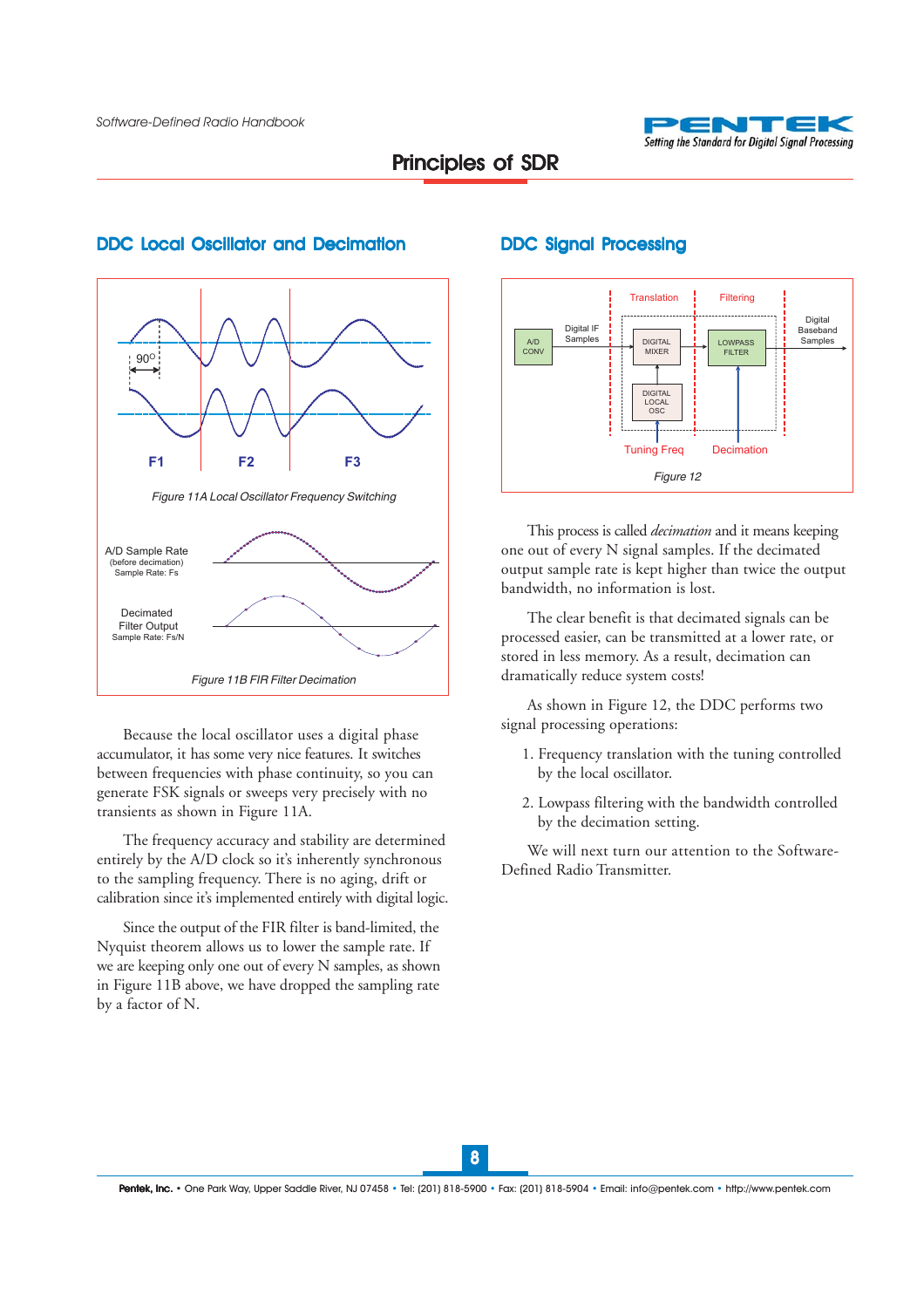

#### SDR Transmitter Block Diagram



The input to the transmit side of an SDR system is a digital baseband signal, typically generated by a DSP stage as shown in Figure 13 above.

The digital hardware block in the dotted lines is a DUC (digital upconverter) that translates the baseband signal to the IF frequency.

The D/A converter that follows converts the digital IF samples into the analog IF signal.

Next, the RF upconverter converts the analog IF signal to RF frequencies.

Finally, the power amplifier boosts signal energy to the antenna.

### DUC Signal Processing



Inside the DUC shown in Figure 14, the digital mixer and local oscillator at the right translate baseband samples up to the IF frequency. The IF translation frequency is determined by the local oscillator.

The mixer generates one output sample for each of its two input samples. And, the sample frequency at the mixer output must be equal to the D/A sample frequency  $f_s$ .

Therefore, the local oscillator sample rate and the baseband sample rate must be equal to the D/A sample frequency  $f_s$ .

The local oscillator already operates at a sample rate of  $f_s$ , but the input baseband sample frequency at the left is usually much lower. This problem is solved with the *Interpolation Filter.*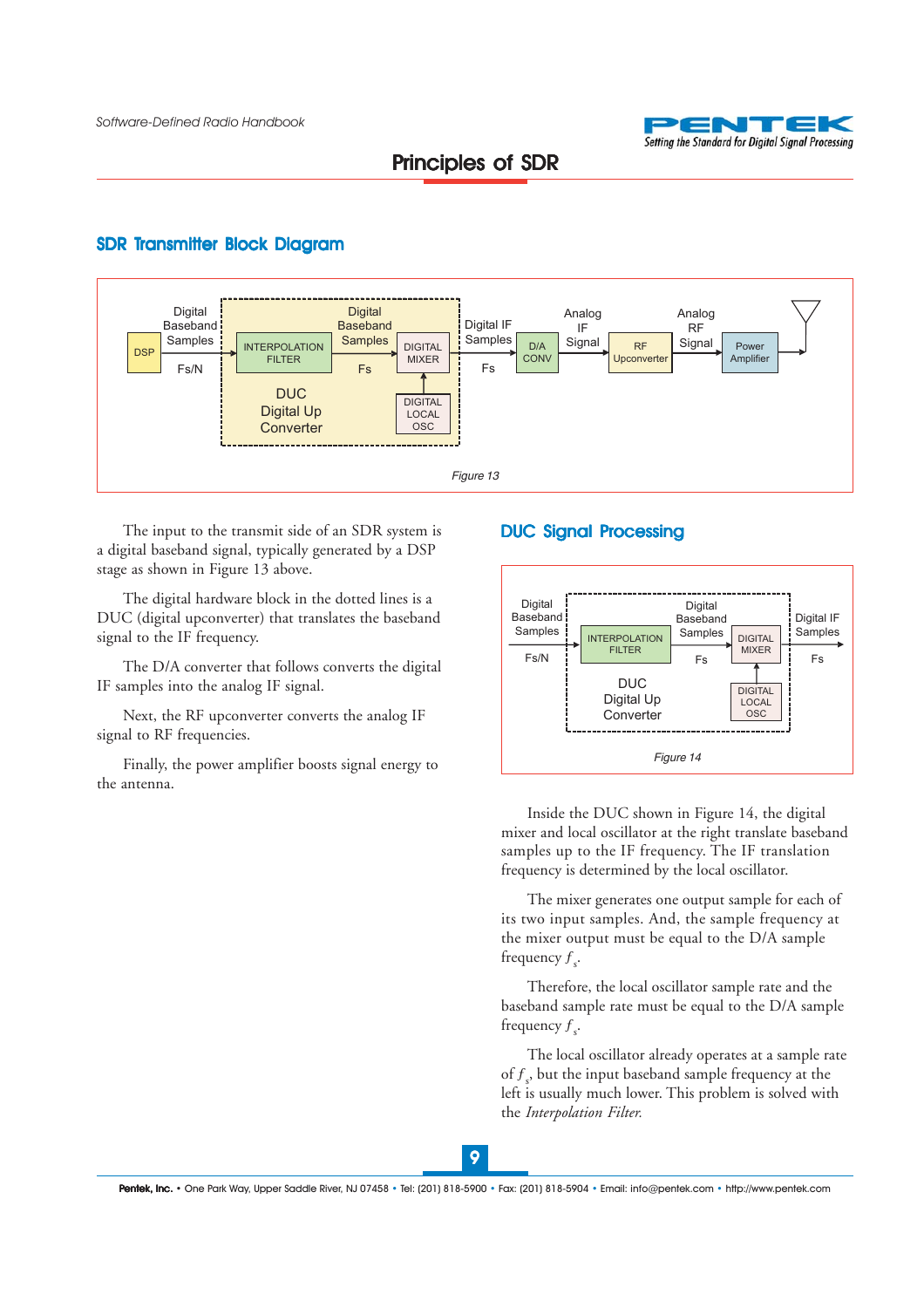



#### Interpolation Filter: Time domain

The interpolation filter must boost the baseband input sample frequency of  $f_{s}$  / N up to the required mixer input and D/A output sample frequency of  $f<sub>s</sub>$ .

The interpolation filter increases the sample frequency of the baseband input signal by a factor N, known as the interpolation factor.

At the bottom of Figure 15, the effect of the interpolation filter is shown in the time domain.

Notice the baseband signal frequency content is completely preserved by filling in additional samples in the spaces between the original input samples.

The signal processing operation performed by the interpolation filter is the inverse of the decimation filter we discussed previously in the DDC section.



#### Interpolation Filter: Frequency Domain

Figure 16 is a frequency domain view of the digital upconversion process.

This is exactly the opposite of the frequency domain view of the DDC in Figure 10.

The local oscillator setting is set equal to the required IF signal frequency, just as with the DDC.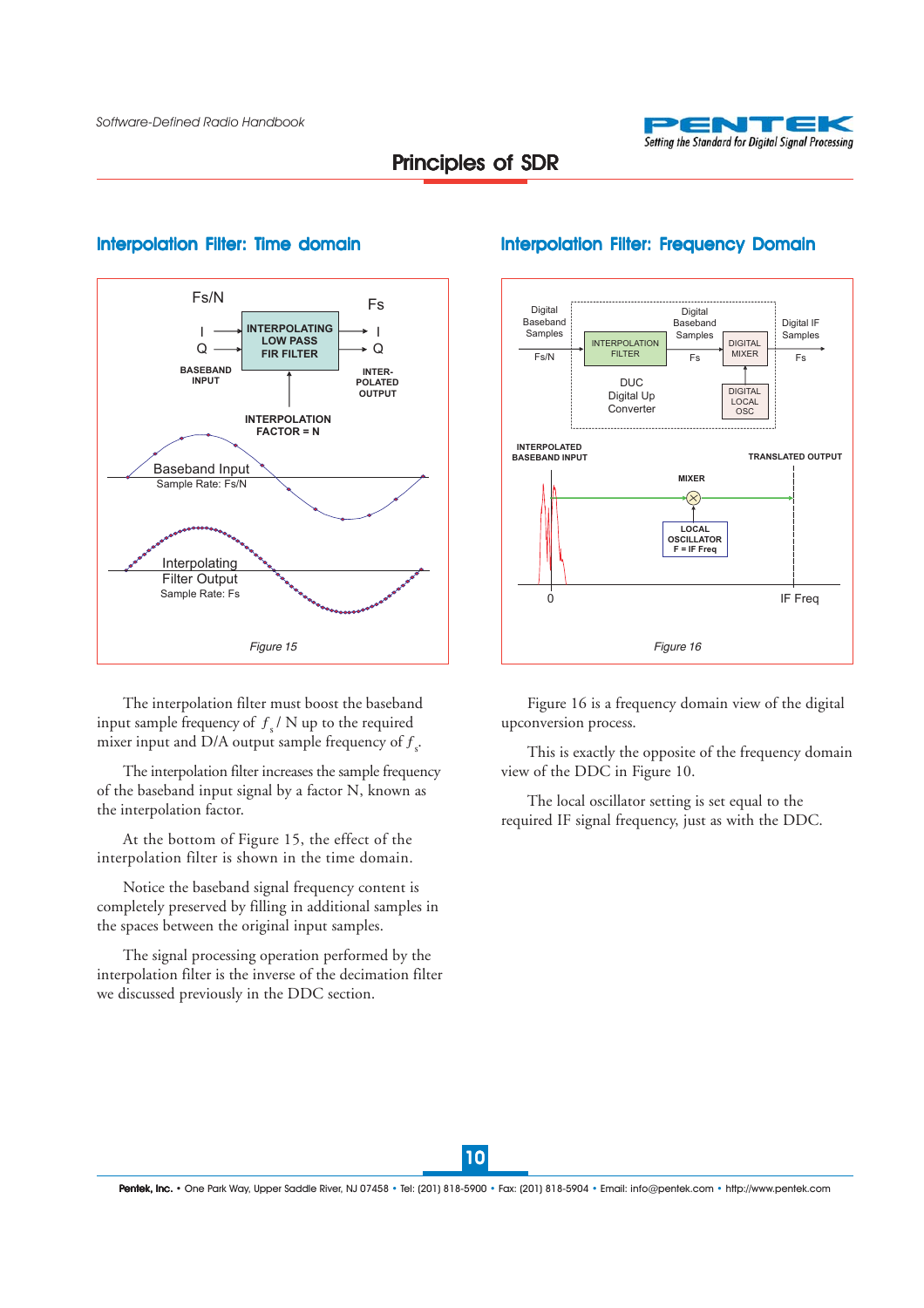

### **DDC Processing CONTEXT CONTEXT DUC Processing**



Figure 17 shows the two-step processing performed by the digital downconverter.

Frequency translation from IF down to baseband is performed by the local oscillator and mixer.

The "tuning knob" represents the programmability of the local oscillator frequency to select the desired signal for downconversion to baseband.

The baseband signal bandwidth is set by setting decimation factor N and the lowpass FIR filter:

- Baseband sample frequency  $f_b = f_s / N$
- Baseband bandwidth =  $0.8 * f<sub>b</sub>$

The baseband bandwidth equation reflects a typical 80% passband characteristic, and complex (I+Q) samples.

The "bandwidth knob" represents the programmability of the decimation factor to select the desired baseband signal bandwidth.



Figure 18 shows the two-step processing performed by the digital upconverter:

The ratio between the required output sample rate and the sample rate input baseband sample rate determines the interpolation factor N.

- Baseband bandwidth =  $0.8 * f_b$
- Output sample frequency  $f_s = f_b * N$

Again, the bandwidth equation assumes a complex (I+Q) baseband input and an 80% filter.

The "bandwidth knob" represents the programmability of the interpolation factor to select the desired input baseband signal bandwidth.

Frequency translation from baseband up to IF is performed by the local oscillator and mixer.

The "tuning knob" represents the programmability of the local oscillator frequency to select the desired IF frequency for translation up from baseband.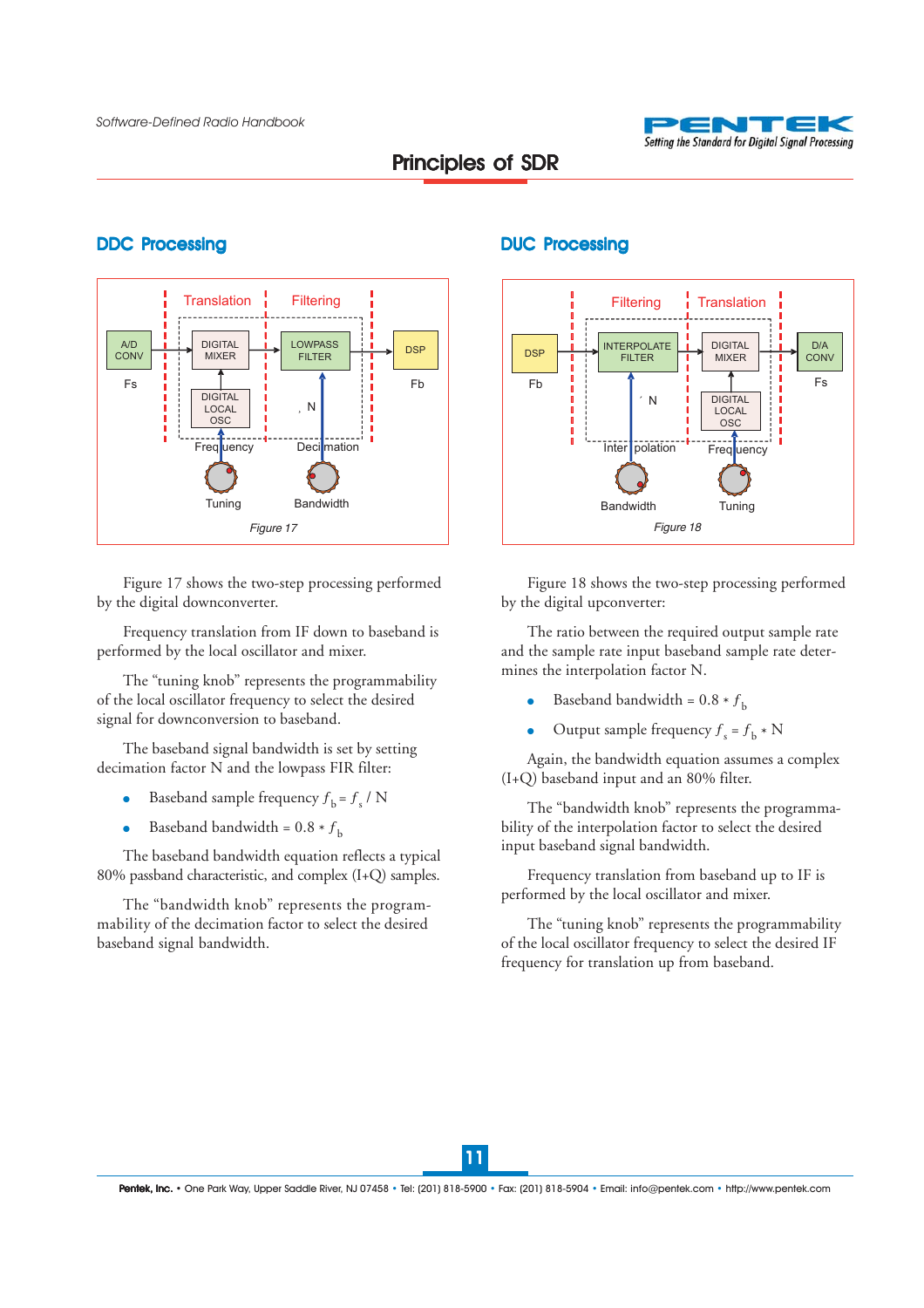



#### Key DDC and DUC Benefits SDR Tasks

Think of the DDC as a hardware preprocessor for programmable DSP or GPP processor. It preselects only the signals you are interested in and removes all others. This provides an optimum bandwidth and minimum sampling rate into the processor.

The same applies to the DUC. The processor only needs to generate and deliver the baseband signals sampled at the baseband sample rate. The DUC then boosts the sampling rate in the interpolation filter, performs digital frequency translation, and delivers samples to the D/A at a very high sample rate.

The number of processors required in a system is directly proportional to the sampling frequency of input and output data. As a result, by reducing the sampling frequency, you can dramatically reduce the cost and complexity of the programmable DSPs or GPPs in your system.

Not only do DDCs and DUCs reduce the processor workload, the reduction of bandwidth and sampling rate helps save time in data transfers to another subsystem. This helps minimize recording time and disk space, and reduces traffic and bandwidth across communication channels.



Here we've ranked some of the popular signal processing tasks associated with SDR systems on a two axis graph, with computational Processing Intensity on the vertical axis and Flexibility on the horizontal axis.

What we mean by process intensity is the degree of highly-repetitive and rather primitive operations. At the upper left, are dedicated functions like A/D converters and DDCs that require specialized hardware structures to complete the operations in real time. ASICs are usually chosen for these functions.

Flexibility pertains to the uniqueness or variability of the processing and how likely the function may have to be changed or customized for any specific application. At the lower right are tasks like analysis and decision making which are highly variable and often subjective.

Programmable general-purpose processors or DSPs are usually chosen for these tasks since these tasks can be easily changed by software.

Now let's temporarily step away from the software radio tasks and take a deeper look at programmable logic devices.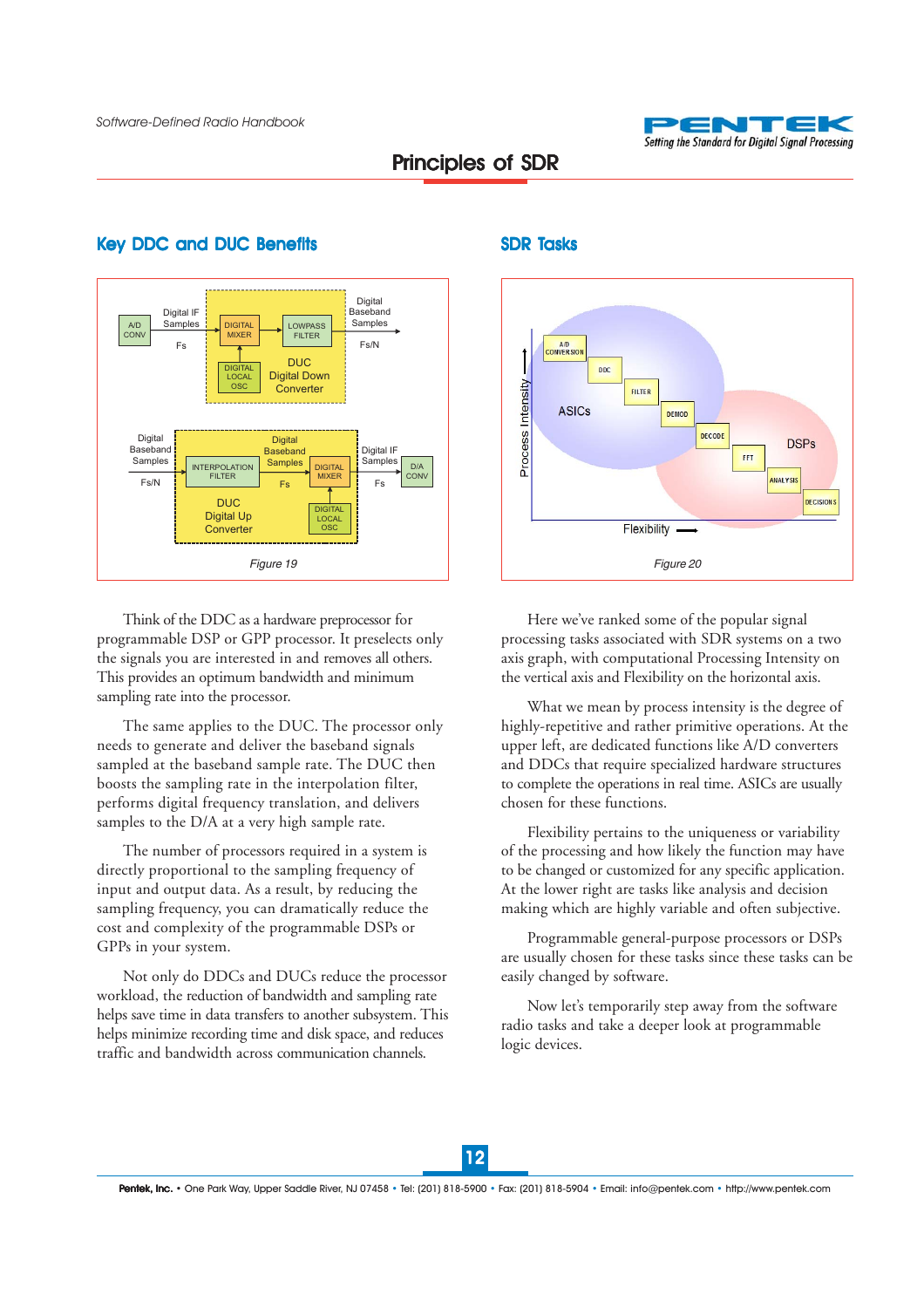

# **Technology**

- **.** Used primarily to replace discrete digital hardware circuitry for:
	- Control logic
	- " Glue logic
	- Registers and gates
	- State machines
	- Counters and dividers
- **.** Devices were selected by hardware engineers
- **.** Programmed functions were seldom changed after the design went into production

As true programmable gate functions became available in the 1970's, they were used extensively by hardware engineers to replace control logic, registers, gates, and state machines which otherwise would have required many discrete, dedicated ICs.

Often these programmable logic devices were onetime factory-programmed parts that were soldered down and never changed after the design went into production.

### Early Roles for FPGAs Legacy FPGA Design Methodologies



These programmable logic devices were mostly the domain of hardware engineers and the software tools were tailored to meet their needs. You had tools for accepting boolean equations or even schematics to help generate the interconnect pattern for the growing number of gates.

Then, programmable logic vendors started offering predefined logic blocks for flip-flops, registers and counters that gave the engineer a leg up on popular hardware functions.

Nevertheless, the hardware engineer was still intimately involved with testing and evaluating the design using the same skills he needed for testing discrete logic designs. He had to worry about propagation delays, loading, clocking and synchronizing—all tricky problems that usually had to be solved the hard way—with oscilloscopes or logic analyzers.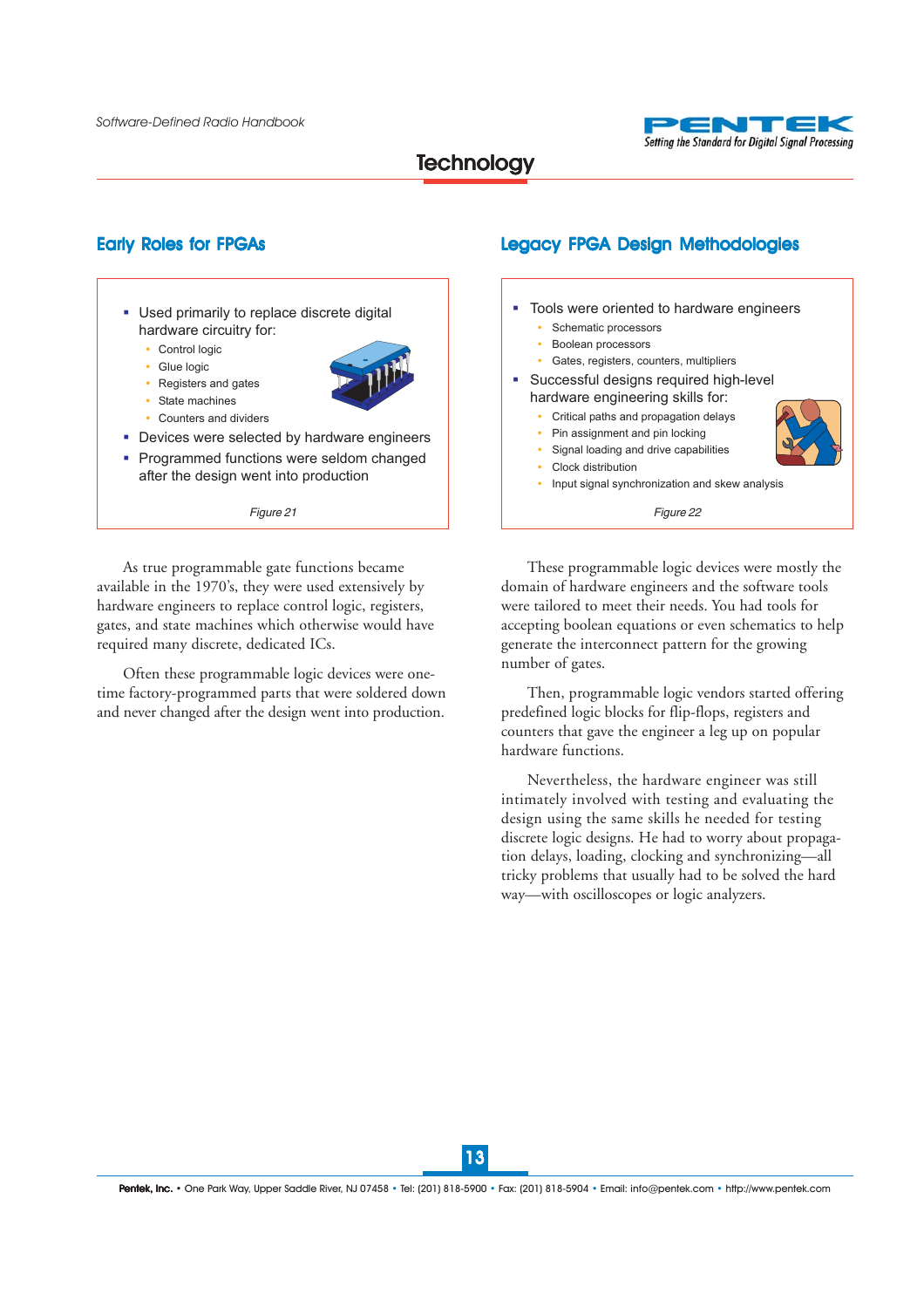

## **Technology**

#### FPGAs: New Device Technology **FRGAS: New Development Tools**

- ◆ 500+ MHz DSP slices and memory structures
- Over 3500 dedicated on-chip hardware multipliers !
- On-board GHz serial transceivers !
- Partial reconfigurability maintains ! operation during changes Switched fabric interface engines !



- Over 690,000 logic cells !
- Gigabit Ethernet media access controllers !
- On-chip 405 PowerPC RISC microcontroller cores !
- Memory densities approaching 85 million bits !
- Reduced power with core voltages at 1 volt !
- Silicon geometries to 28 nanometers !
- High-density BGA and flip-chip packaging
- Over 1200 user I/O pins !
- Configurable logic and I/O interface standards !
	-

It's virtually impossible to keep up to date on FPGA technology, since new advancements are being made every day.

The hottest features are processor cores inside the chip, computation clocks to 500 MHz and above, and lower core voltages to keep power and heat down.

Several years ago, dedicated hardware multipliers started appearing and now you'll find literally thousands of them on-chip as part of the DSP initiative launched by virtually all FPGA vendors.

High memory densities coupled with very flexible memory structures meet a wide range of data flow strategies. Logic slices with the equivalent of over ten million gates result from steadily shrinking silicon geometries.

BGA and flip-chip packages provide plenty of I/O pins to support on-board gigabit serial transceivers and other user-configurable system interfaces.

New announcements seem to be coming out every day from chip vendors like Xilinx and Altera in a neverending game of outperforming the competition.



*Figure 23 Figure 24*

To support such powerful devices, new design tools are appearing that now open up FPGAs to both hardware and software engineers. Instead of just accepting logic equations and schematics, these new tools accept entire block diagrams as well as VHDL and Verilog definitions.

Choosing the best FPGA vendor often hinges heavily on the quality of the design tools available to support the parts.

Excellent simulation and modeling tools help to quickly analyze worst case propagation delays and suggest alternate routing strategies to minimize them within the part. This minimizes some of the tricky timing work for hardware engineers and can save one hours of tedious troubleshooting during design verification and production testing.

In the last few years, a new industry of third party IP (Intellectual Property) core vendors now offer thousands of application-specific algorithms. These are ready to drop into the FPGA design process to help beat the time-to-market crunch and to minimize risk.